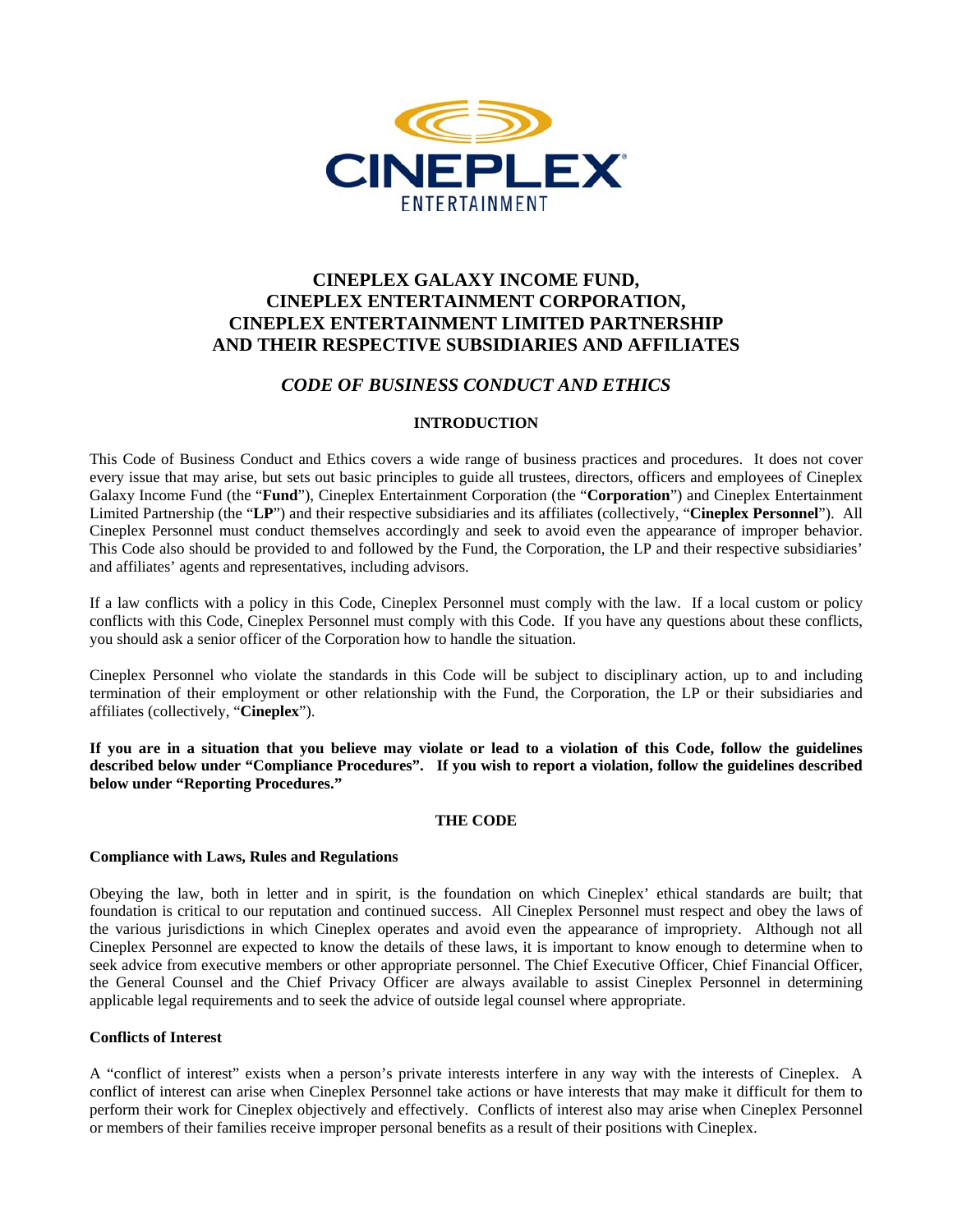Conflicts of interest are prohibited as a matter of policy, except as may be approved by the Board of Trustees of the Fund or the Board of Directors of the Corporation. Conflicts of interest may not always be clear-cut. If you have a question, you should consult with your supervisor or department head. Any Cineplex Personnel who becomes aware of a conflict or potential conflict should bring it to the attention of a supervisor or department head and consult the procedures described below under "Compliance Procedures".

## **Confidentiality**

Cineplex Personnel must maintain the confidentiality of confidential information entrusted to them by Cineplex and persons with whom Cineplex does business, except when disclosure is authorized under the Confidential Information Policy or required by laws or regulations. Confidential information includes all non-public information that might be of use to competitors or harmful to Cineplex or the person to whom it relates if disclosed. The obligation to preserve confidential information continues even after Cineplex Personnel cease to have a relationship with Cineplex.

Cineplex Personnel who have access to confidential information are not permitted to use or share that information for Fund Unit trading purposes or for any other purpose except the conduct of Cineplex' business. All Cineplex Personnel are expected to read and abide by the Fund's and the Corporation's (on its own behalf and on behalf of the LP) Confidential Information Policy, Disclosure Policy, and the Insider Trading Policy, each of which can be found on the portal, posted on www.cineplex.com or from the Human Resources department.

## **Privacy**

Cineplex is committed to protecting the rights to privacy of our employees and our guests. Personal information is to be treated with the utmost of respect and Cineplex shall operate in strict accordance with all privacy legislation. "Personal information" is information about an identifiable individual which may include, without limitation, name, home address, personal e-mail address, age, birthdates, medical details and certain demographic information. Any Cineplex Personnel who becomes aware of a violation of privacy legislation should bring it to the attention of a supervisor or department head and/or shall consult the Chief Privacy Officer. Cineplex Personnel should also refer to the Privacy Policy which is incorporated herein by reference. By agreeing to this Code of Conduct and by virtue of your continued employment, you are also agreeing the terms of the Privacy Policy. The Privacy Policy may be found either on the portal or obtained from the Human Resources department.

## **Corporate Opportunities**

Cineplex Personnel are prohibited from taking for themselves personally opportunities that are discovered through the use of Cineplex property, information or positions without the consent of the Board of Trustees of the Fund or Board of Directors of the Corporation and from using Cineplex property, information, or position for improper personal gain. No Cineplex Personnel may compete with Cineplex directly or indirectly, and Cineplex Personnel are not to solicit for employment or to hire other Cineplex Personnel for the pursuit of business interests that are not business interests of Cineplex. Cineplex Personnel owe a duty to Cineplex to advance its legitimate interests when the opportunity to do so arises.

## **Protection and Proper Use of Cineplex Entity Assets**

All Cineplex Personnel should endeavor to protect Cineplex assets and ensure the efficient use of such assets. Theft, carelessness, and waste have a direct impact on the profitability of Cineplex. Any suspected incident of fraud or theft should be reported immediately to your department head for investigation.

The obligation of Cineplex Personnel to protect Cineplex assets includes Cineplex' proprietary information. Proprietary information includes any information that is not known generally to the public or would be helpful to Cineplex competitors. Examples of proprietary information include intellectual property (such as trade secrets, software and its coding, patents, trademarks and copyrights), business, marketing and service plans, designs, databases, salary information and any unpublished financial data and reports. Unauthorized use or distribution of this information would violate this Code and could be illegal and result in civil or criminal penalties. The obligation to preserve the confidentiality of proprietary information continues even after Cineplex Personnel no longer have a relationship with Cineplex.

Cineplex assets may never be used for illegal purposes.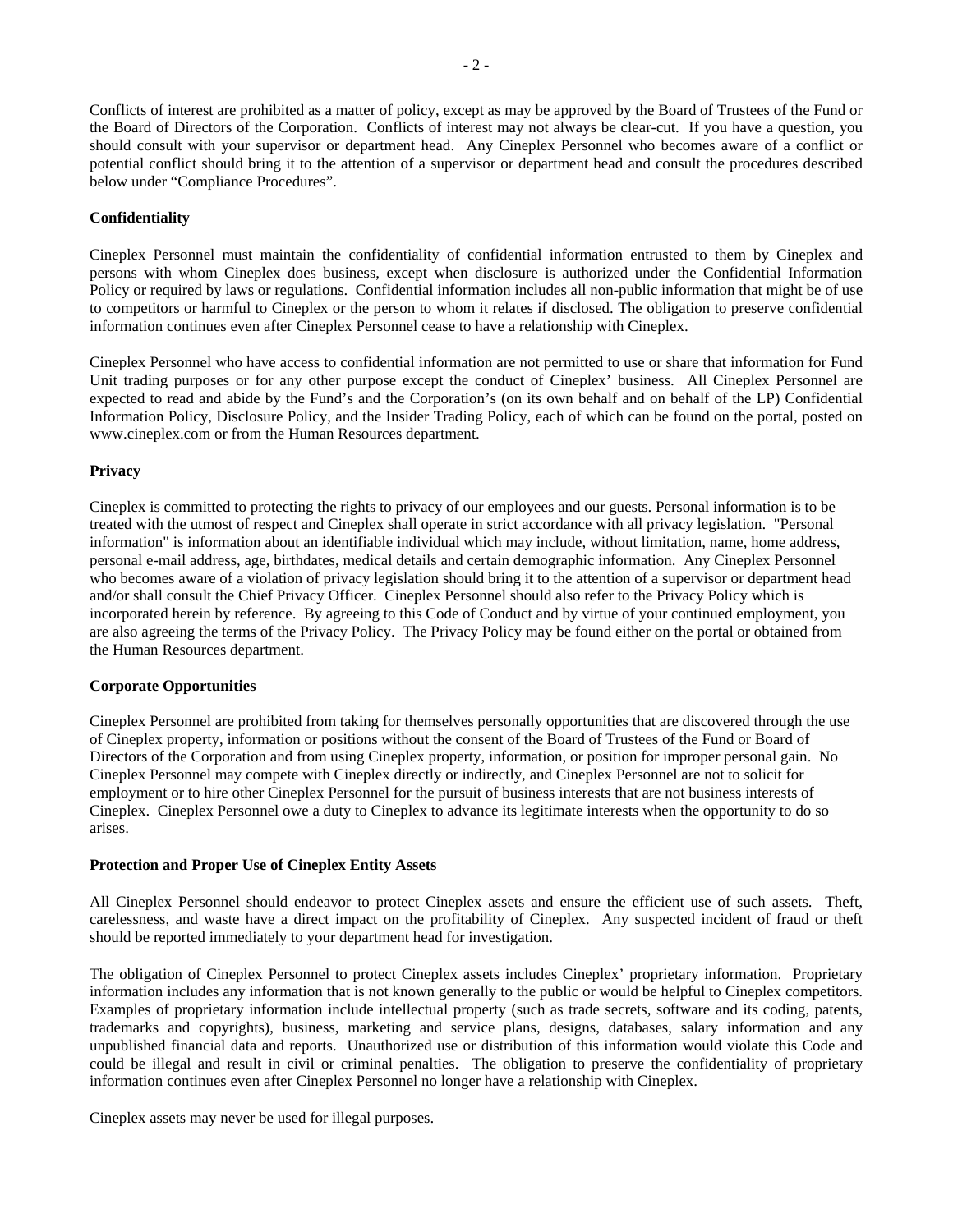#### **Competition and Fair Dealing**

Cineplex seeks to excel and to outperform any competitors fairly and honestly through superior performance and not through unethical or illegal business practices. Taking proprietary information without the owner's consent, inducing disclosure of that information by past or present employees of other persons or using that information is prohibited. Cineplex Personnel should respect the rights of, and deal fairly with, Cineplex' competitors and persons with whom Cineplex has a business relationship. No Cineplex Personnel should take unfair advantage of anyone through illegal conduct, manipulation, concealment, abuse of proprietary information, misrepresentation of material facts, or any other intentional unfair-dealing practice. Nor should any Cineplex Personnel act in a manner that may be anti-competitive under anti-trust laws. The Corporation's Chief Executive Officer, Chief Financial Officer and General Counsel are always available to assist Cineplex Personnel in determining the application of those laws and to seek the advice of outside legal counsel where appropriate.

#### **Gifts and Entertainment**

Business gifts and entertainment are customary courtesies designed to build goodwill and constructive relationships among business partners. These courtesies may include such things as meals and beverages, tickets to sporting or cultural events, discounts not available to the general public, accommodation and other merchandise or services. In some cultures, they play an important role in business relationships. However, a problem may arise when these courtesies compromise, or appear to compromise, Cineplex' ability to make fair and objective business decisions or to gain an unfair advantage.

Offering or receiving any gift, gratuity or entertainment that might be perceived to unfairly influence a business relationship should be avoided. Where a person is unsure of the perception of a gift, gratuity or entertainment opportunity, such Cineplex Personnel must obtain approval from their immediate supervisor to receive such gift or gratuity or to participate in the entertainment opportunity. These guidelines apply at all times and do not change during traditional gift-giving seasons.

No gift or entertainment should ever be offered, given, provided, authorized or accepted by any Cineplex Personnel or their family members unless it is not a cash gift, is consistent with customary business practices, is not excessive in value, cannot be construed as a bribe or payoff, and does not violate any laws. Strict rules apply when Cineplex does business with governmental agencies and officials, as discussed in more detail below. Cineplex Personnel should discuss with their department head any gifts or proposed gifts about which they have any questions.

#### **Payments to Government Personnel**

All Cineplex Personnel must comply with all laws prohibiting improper payments to domestic and foreign officials. Other governments have laws regarding business gifts that may be accepted by government personnel. The promise, offer or delivery to an official or employee of various governments of a gift, favour or other gratuity in violation of these laws would not only violate Cineplex policies but could also be a criminal offense. Illegal payments (in cash or in-kind) should not be made to government officials of any country. The Corporation's Chief Executive Officer, Chief Financial Officer or General Counsel can provide guidance to Cineplex Personnel in this area. Where a person is unsure of the propriety of a business gift (including the granting of a Cineplex movie pass), such Cineplex Personnel must obtain approval from their immediate supervisor to delivery such business gift.

#### **Discrimination and Harassment**

The diversity of Cineplex Personnel is a tremendous asset. Cineplex is firmly committed to providing equal opportunity in all aspects of employment and will not tolerate any discrimination or harassment of any kind. Examples include derogatory comments based on racial, ethnic, religious, or sexual orientation characteristics and unwelcome sexual advances. Violence and threatening behavior are not permitted. Cineplex Personnel are encouraged to speak with the senior Human Resources officer when a co-worker's conduct makes them uncomfortable and to report harassment when it occurs. Cineplex Personnel should also refer to the Harassment Policy for more information, including details about the investigation process. The Harassment Policy may be found either on the portal or obtained from a human resources officer.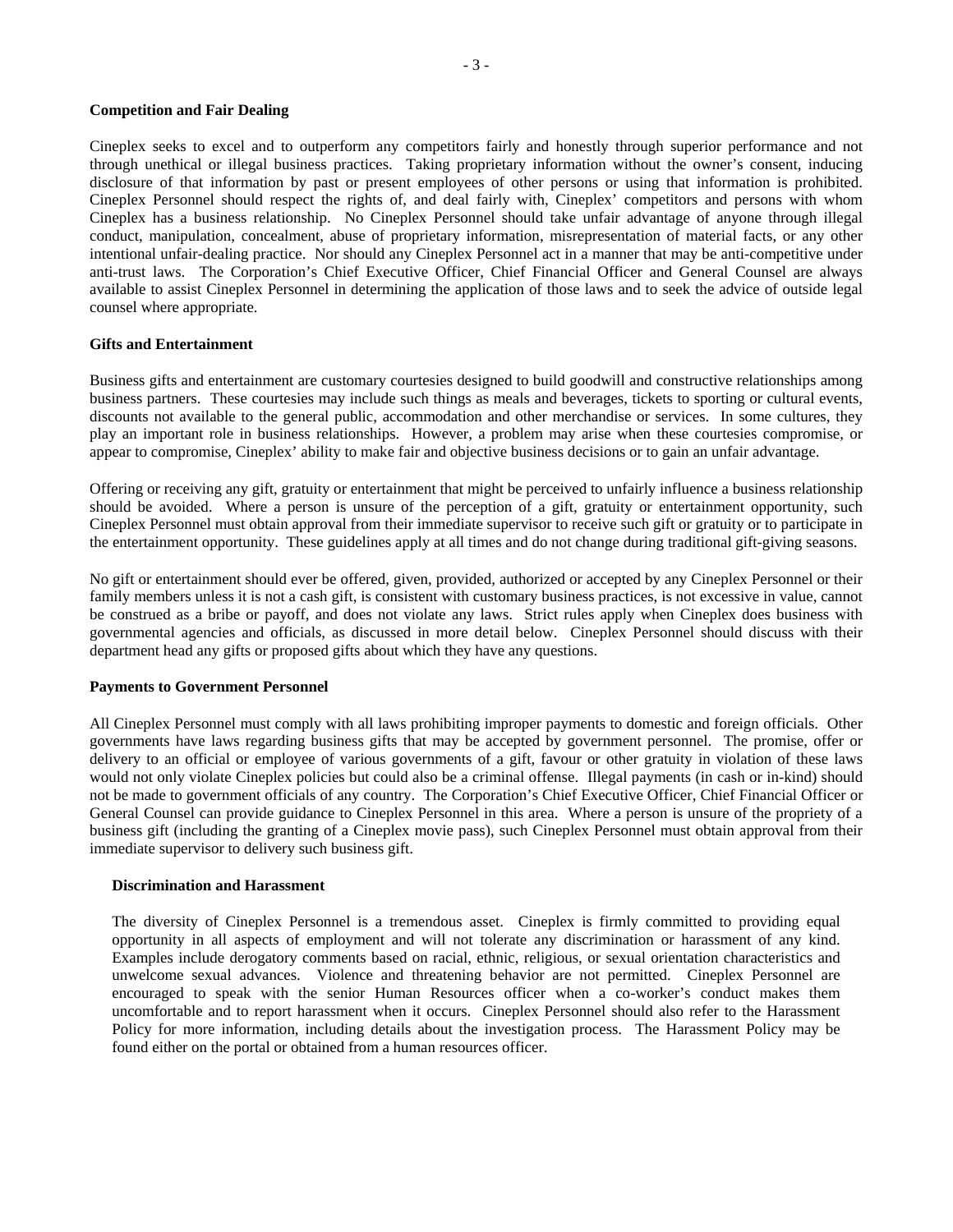#### **Health and Safety**

Cineplex strives to provide all Cineplex Personnel with a safe and healthy work environment. All Cineplex Personnel have responsibility for maintaining a safe and healthy workplace by following safety and health rules and practices and reporting accidents, injuries and unsafe equipment, practices or conditions to a supervisor or department head. Being under the influence of and the possession of illegal drugs in the workplace will not be tolerated. Cineplex Personnel should report to work in condition to perform their duties, free from the influence of illegal drugs or alcohol. Cineplex Personnel should also refer to the Health and Safety Policy for more information, which is either available on the portal or may obtained from a human resources officer.

#### **Accuracy of Records and Reporting**

Cineplex requires honest and accurate recording and reporting of information to make responsible business decisions. Cineplex' accounting records are relied upon to produce reports for our management, trustees, directors, unitholders, governmental agencies and persons with whom Cineplex does business. All of Cineplex' financial statements and the books, records and accounts on which they are based must appropriately reflect such Cineplex' activities and conform to applicable legal and accounting requirements and to the Cineplex system of internal controls. Unrecorded or "off the books" funds or assets should not be maintained unless required by applicable law or regulation.

All Cineplex Personnel have a responsibility, within the scope of their positions, to ensure that Cineplex accounting records do not contain any false or intentionally misleading entries. Cineplex does not permit intentional misclassification of transaction as to accounts, departments or accounting records. All transactions must be supported by accurate documentation in reasonable detail and recorded in the proper accounts and in the proper accounting period.

Many Cineplex Personnel use business expense accounts, which must be documented and recorded accurately. If Cineplex Personnel are not sure whether a certain expense is legitimate, a supervisor or department head can provide advice. General rules and guidelines are available in the Expense Report Policy located on the Portal or from a Human Resources officer or a Finance Officer.

Business records and communications often become public through legal or regulatory proceedings or the media. Cineplex Personnel should avoid exaggeration, derogatory remarks, guesswork or inappropriate characterizations that can be misunderstood. This requirement applies equally to communications of all kinds, including e-mail, informal notes, internal memos and formal reports.

## **Use of E-mail and Internet Services**

E-mail and internet services are provided by Cineplex to assist Cineplex Personnel in carrying out their work. Incidental and occasional personal use is permitted, but never for personal gain or any improper purpose. Cineplex Personnel may not access, send or download any information that could be insulting or offensive to another person, such as sexually explicit messages, cartoons, jokes, unwelcome propositions, derogatory messages based on racial or ethnic characteristics or any other message that could reasonably be viewed as harassment. Flooding Cineplex' system with junk mail, trivia, jokes or mass email hampers the ability of the Cineplex system to handle legitimate company business and is prohibited.

Any views expressed by Cineplex Personnel who use websites, blogs, wikis, etc. ("**Online Postings**") as a medium of self-expression are strictly those of the individual and do not reflect views of Cineplex. Cineplex Personnel may not disclose confidential and proprietary information and should always exercise good judgment by communicating respectfully about Cineplex, its employees, customers, partners and affiliates. Cineplex Personnel may not use Cineplex trademarks or copyrighted material in any Online Postings. Any and all information contained in Online Postings is considered public domain information which may be legally accessed and reviewed by Cineplex. When malicious, slanderous, discriminatory, harassing or defamatory remarks are posted by Cineplex Personnel, that Online Posting may be used to support disciplinary action.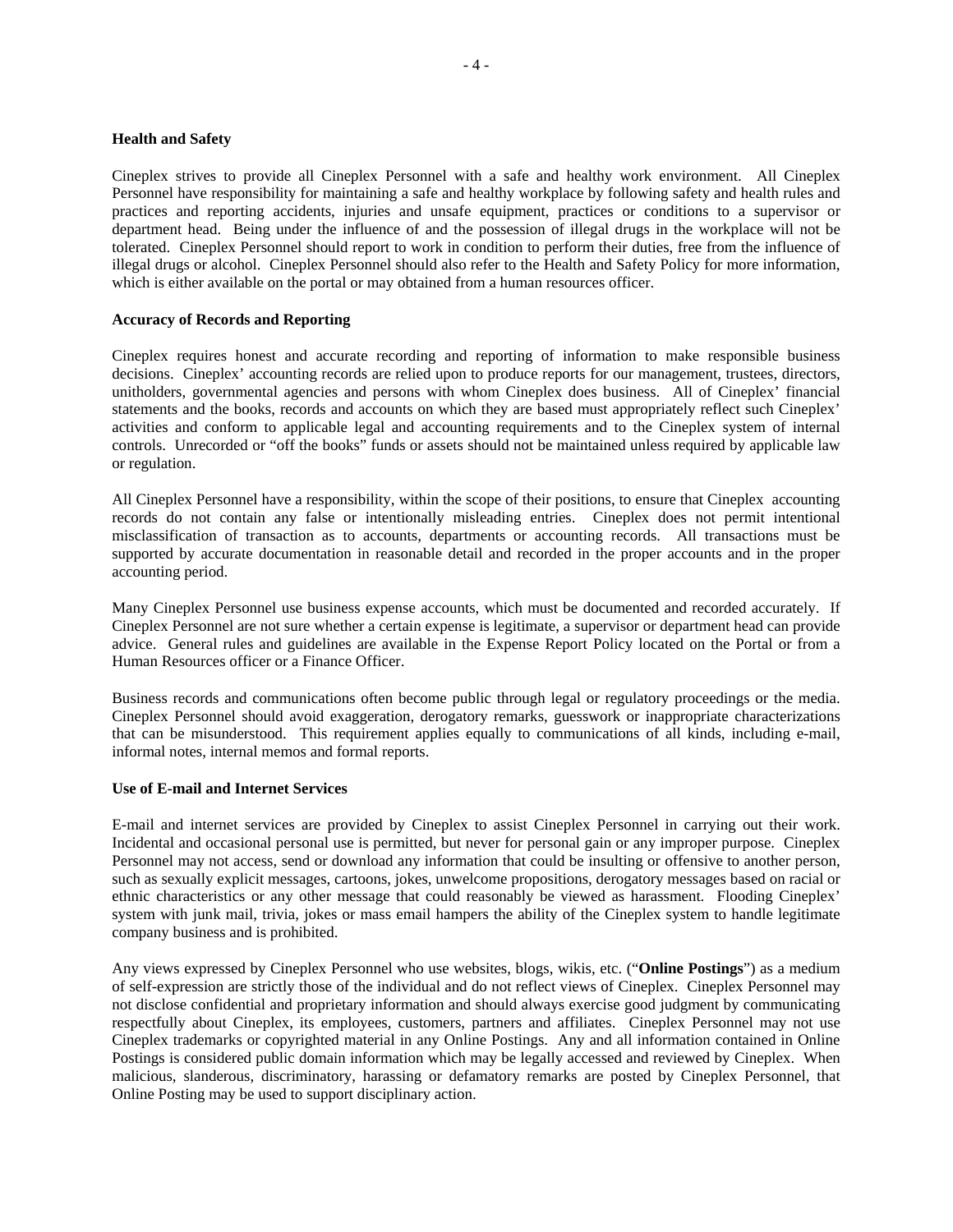Messages (including voice-mail) and computer information sent, received or created by Cineplex Personnel are considered property of Cineplex and Cineplex Personnel should recognize that these messages and information are not "private". Unless prohibited by law, Cineplex reserves the right to access and disclose those messages and information as necessary for its business purposes. Cineplex Personnel should use good judgment and not access or send messages or store any information that they would not want to be seen or heard by others.

## **Ownership and Use of Intellectual Property**

All "Intellectual Property" (including software and its coding, copyright, trademarks, marketing materials, design rights, logos, know-how, corporate research, customer surveys, trade secrets, patents and other intangible industrial or commercial property) that you create, in whole or in part, for Cineplex while in its employ shall be owned by Cineplex. Creators will provide, upon request by Cineplex, assignments or other documents necessary to confirm Cineplex' ownership rights. This "work product" includes inventions, discoveries, ideas, improvements, software programs, publications, documentation, training materials, artwork and works of authorship. This work product is Cineplex's property (and does not belong to you) if it is created or developed, in whole or in part, on company time, as part of your duties or through the use of Cineplex resources or information.

In addition to protecting its own Intellectual Property, Cineplex also respects Intellectual Property belonging to third parties. No Cineplex Personnel shall knowingly infringe upon the Intellectual Property rights of others. Therefore, no Intellectual Property that belongs to any third party, or in which you participated in the development of while working with a prior employer, should be used in any way by Cineplex, or by you in your work with Cineplex, without specific permissions obtained by the Cineplex legal department from such third party.

## **WAIVERS OF THE CODE**

Any waiver of this Code for executive officers or directors may be made only by the Board of Directors of the Corporation (or a committee of the Board to whom that authority has been delegated) and will be promptly disclosed as required by law or stock exchange regulation.

## **COMPLIANCE PROCEDURES**

All Cineplex Personnel must work to ensure prompt and consistent action against violations of this Code. However, in some situations it is difficult to know right from wrong. Since it is not possible to anticipate every situation that will arise, it is important that Cineplex has a way to approach a new question or problem. These are the steps to keep in mind:

- Make sure you have all the facts. In order to reach the right solutions, the senior Cineplex Personnel must be as fully informed as possible.
- Ask yourself: What specifically am I being asked to do? Does it seem unethical or improper? This will help you to focus on the specific question you are faced with and the alternatives you have. Use your judgment and common sense - if something seems like it might possibly be unethical or improper, it probably is.
- Clarify your responsibility and role. In most situations, there is shared responsibility. Are your colleagues informed? It may help to get others involved and discuss the problem.
- Discuss the problem with your manager. This is the basic guidance for all situations. In many cases, your manager will be more knowledgeable about the question, and will appreciate being brought into the decisionmaking process. Remember that it is your manager's responsibility to help solve problems.
- Seek help from company resources. In the rare case where it may not be appropriate to discuss an issue with your manager, or where you do not feel comfortable approaching your manager with your question, discuss it locally with your manager once removed. If that is not appropriate for any reason, contact a Human Resources officer of the Corporation. Refer to the Confidential Reporting Procedure set forth below for further reporting options.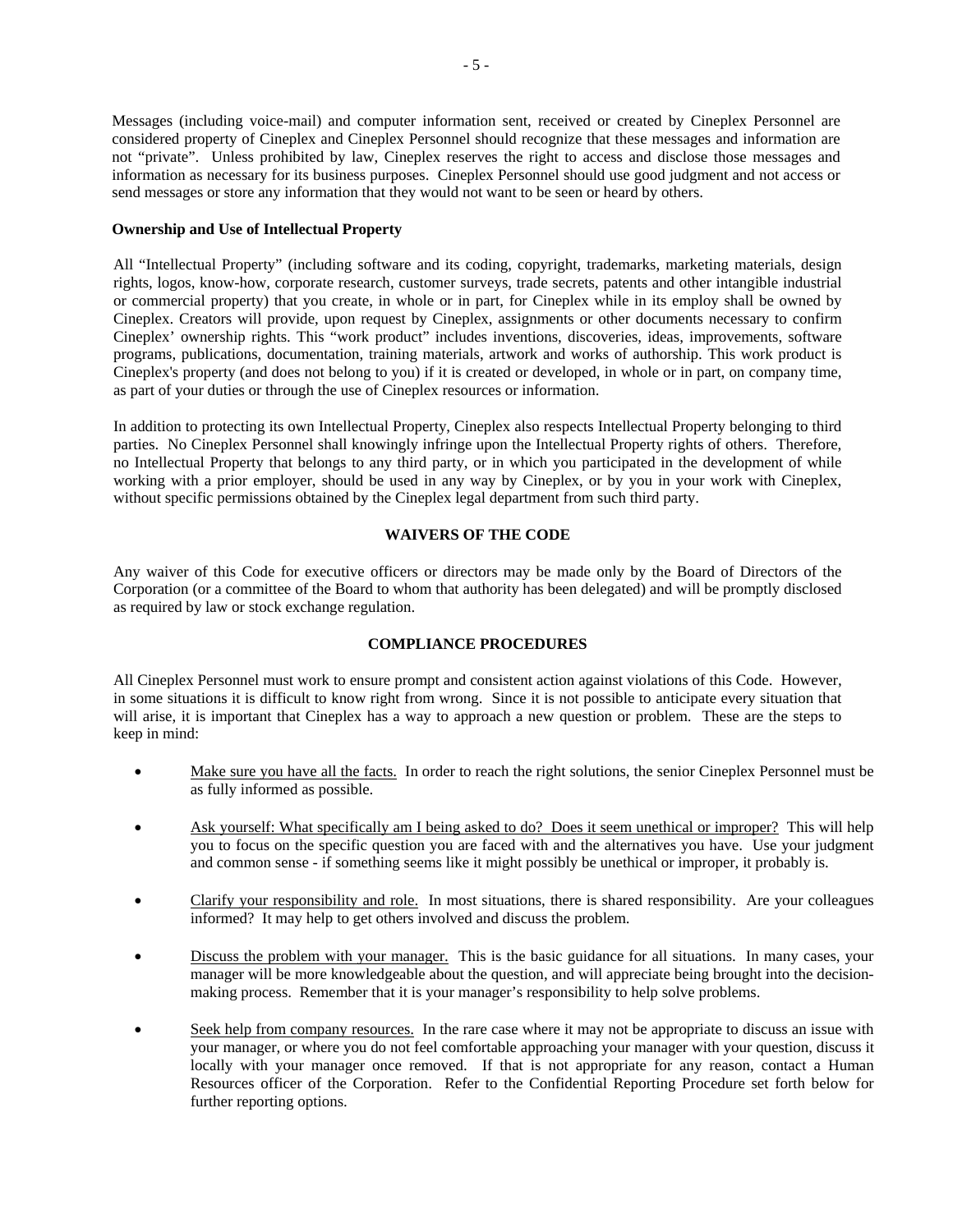- You may report ethical violations in confidence and without fear of retaliation. If your situation requires that your identity be kept secret, your anonymity will be protected, where legally permissible. Cineplex does not permit retaliation of any kind against employees for good faith reports of ethical violations. Refer to the Reporting Procedure /Whistle-Blowing Process set forth below for the anonymous reporting procedure.
- Always ask first, act later: If you are unsure of what to do in any situation, seek guidance before you act.

The Corporation requires each employee sign a certificate annually confirming his or her compliance with this Code (either in paper form or electronically).

#### **REPORTING PROCEDURES / WHISTLE-BLOWING PROCESS**

#### **Reporting Any Illegal or Unethical Behavior**

Cineplex has a strong commitment to the conduct of its business in a lawful and ethical manner. When in doubt about the best course of action in a particular situation, Cineplex Personnel are encouraged to talk to executive officers or other appropriate personnel about observed illegal or unethical behavior or behavior which they believe may be in violation of this Code.

It is the policy of Cineplex not to allow reprisal or retaliation for reports of misconduct by others made in good faith. It is, at the same time, unacceptable to file a report knowing that it is false. All Cineplex Personnel are expected to cooperate in internal investigations of misconduct.

It is the policy of Cineplex to encourage employees to report, either orally or in writing, to their immediate supervisor, or alternate line of authority as hereinafter described, all evidence of activity by any Cineplex department, employee or external authority that may influence Cineplex decisions (such as a major shareholder or our external auditors), where such activity may constitute or appear to constitute:

- corporate fraud;
- unethical business conduct;
- questionable accounting or auditing practices;
- a violation of provincial or federal laws; or
- a violation of this Code of Conduct.

## **Standard Reporting Procedure**

Any Cineplex guest who has a concern about their experience at a theatre, including any concerns about fraudulent or illegal behaviour by a Cineplex Personnel, may contact guest services and can expect a prompt response. Guest Services may be contacted either by email at guestservices@cineplex.com or by telephone at 1-800-333-0061 (Option 8).

Any Cineplex Personnel who wants to report evidence of alleged activity that violates this Code or which they otherwise deem to be improper should contact his/her immediate supervisor, or such supervisor's manager. In instances where the employee or other personnel is not satisfied with the supervisor's or manager's response, or is uncomfortable for any reason addressing such concerns to their supervisor or manager of such supervisor, the employee may contact a Human Resources officer. Alternatively, the employee may contact the Chair of the Audit Committee of the Board of Directors, currently, Robert Steacy.

Mr. Steacy may be contacted: either by email at robert.steacy@cineplex.com or by telephone at 877-349-7002. Please note that messages left at this number are **not** checked daily.

The chairman will maintain a log of all reports that are received, tracking their receipt, investigation and resolution.

## **Anonymous Reporting Option**

If employees are in any way uncomfortable reporting concerns in a manner that identifies them as the source of the report, there is an alternative method of reporting that protects employee anonymity.